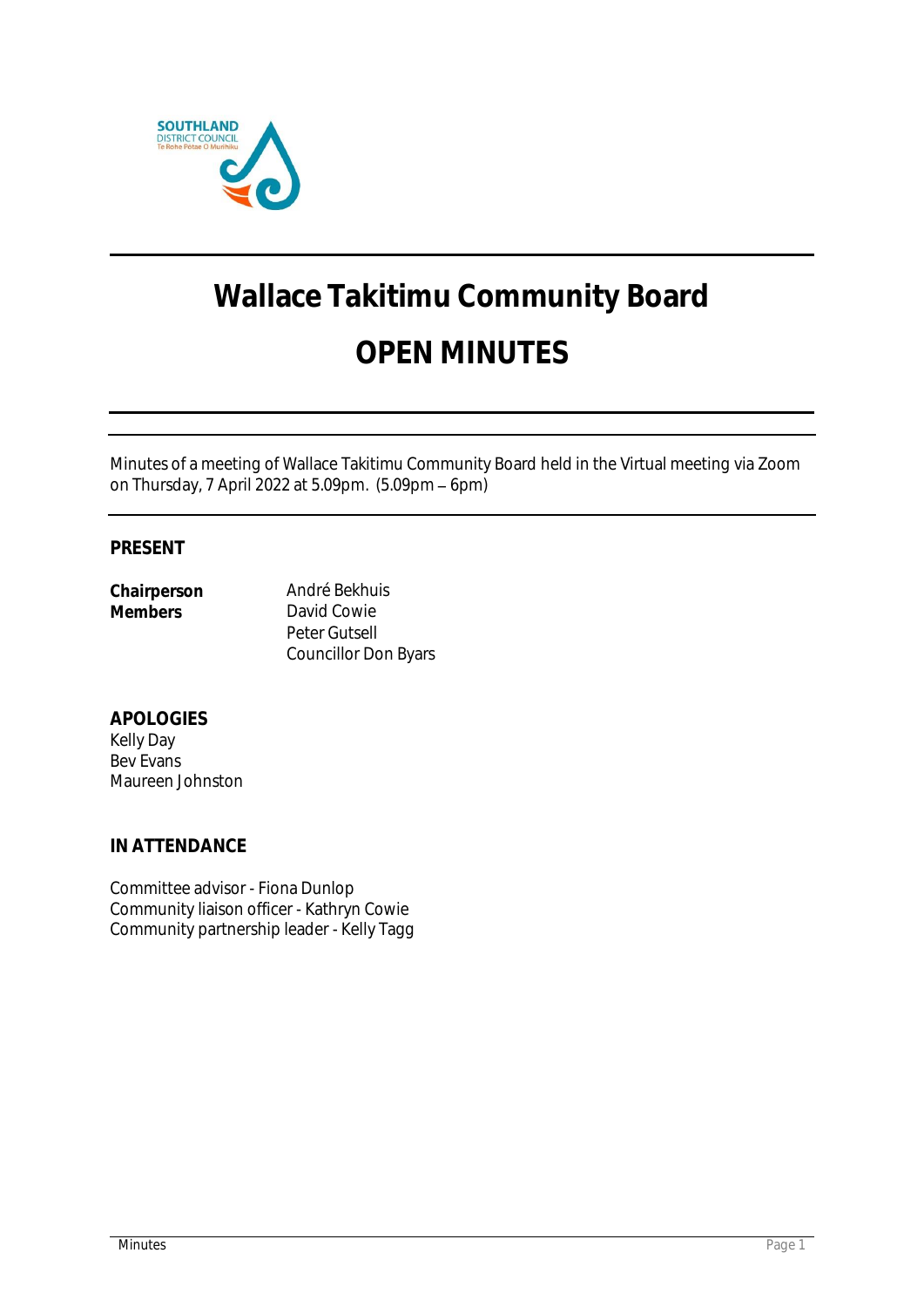

## **1 Apologies**

There were apologies for absence from Kelly Day, Bev Evans and Maureen Johnston.

Moved Chairperson Bekhuis, seconded Peter Gutsell and **resolved:**

**That the Wallace Takitimu Community Board accept the apology.**

**2 Leave of absence** 

There were no requests for leave of absence.

**3 Conflict of interest**

There were no conflicts of interest declared.

**4 Public forum**

There was no public forum.

**5 Extraordinary/urgent items**

There were no extraordinary/urgent items.

**6 Confirmation of minutes**

**Resolution**

Moved David Cowie, seconded Cr Byars **and resolved:**

**That the Wallace Takitimu Community Board confirms the minutes of the meeting held on 2 December 2021 as a true and correct record of that meeting.**

#### **Reports**

**7.1 Nightcaps hall and Doctor Woods Memorial Park fence replacement - Unbudgeted expenditure**

**Record No: R/22/3/7318**

Community facilities manager - Mark Day was in attendance for this item.

Mr Day advised that the purpose of the report was to seek approval for unbudgeted expenditure of up to \$10,000 for the replacement of the Doctor Woods Memorial Park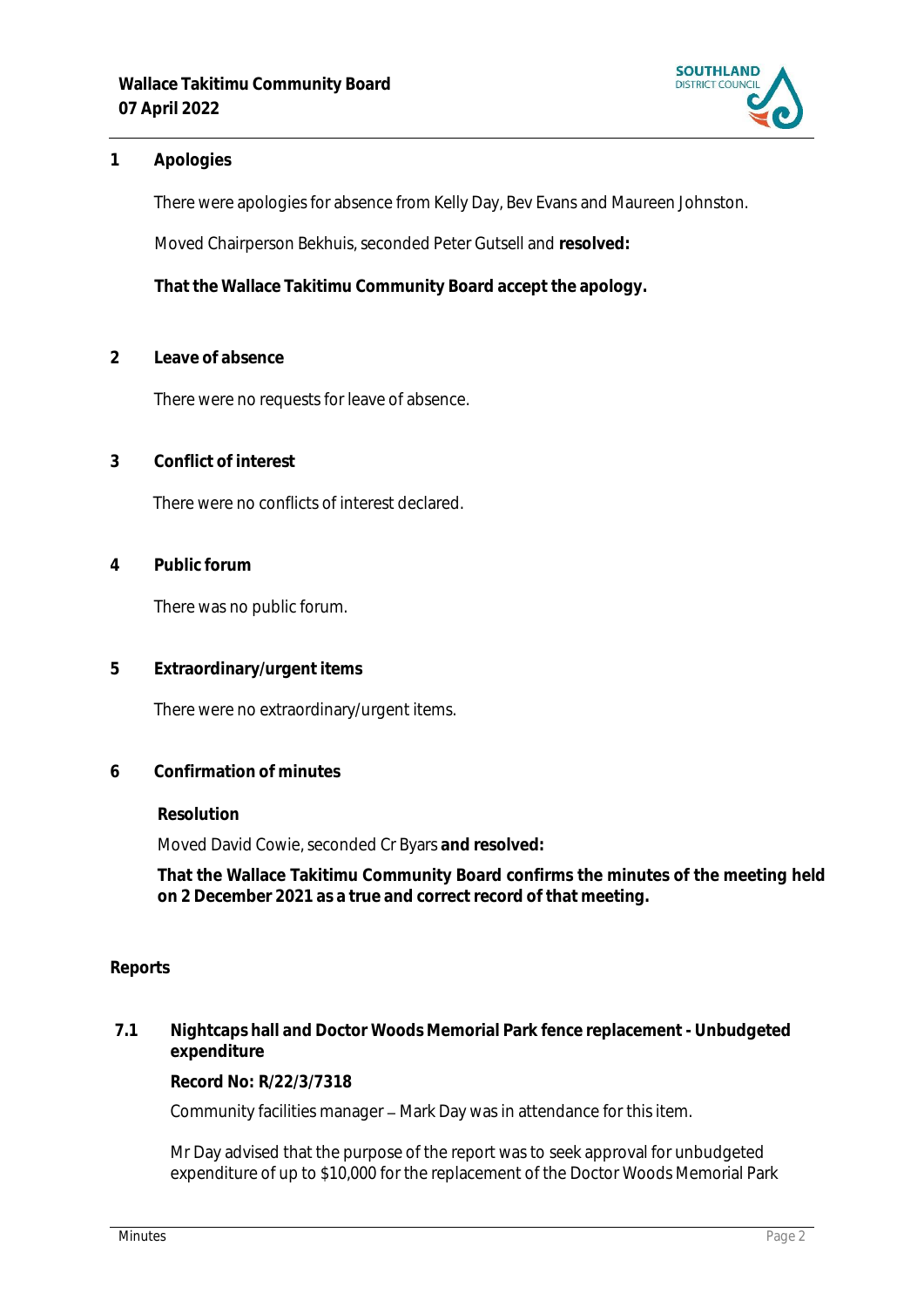

boundary fence and up to \$5,000 for a contribution towards replacing the boundary fence at Nightcaps hall which will be funded from the McGregor Park reserve.

The Board noted that Council had received a letter from the landowners adjoining the Nightcaps hall enquiring if Council would contribute to the replacement of the boundary fence.

#### **Resolution**

Moved Peter Gutsell, seconded David Cowie **and resolved:**

**That the Wallace Takitimu Community Board:**

- Receives the report titled "Nightcaps hall and Doctor Woods Memorial Park **a)** fence replacement - **Unbudgeted expenditure" dated**1 April 2022.
- **b) Determines that this matter or decision be recognised as not significant in terms of section 76 of the Local Government Act 2002.**
- **c) Determines that it has complied with the decision-making provisions of the Local Government Act 2002 to the extent necessary in relation to this decision; and in accordance with section 79 of the act determines that it does not require further information, further assessment of options or further analysis of costs and benefits or advantages and disadvantages prior to making a decision on this matter.**
- **d) Agrees to approve unbudgeted expenditure of up to \$15,000 to contribute towards the Nightcaps hall fence replacement and replace the fence at Doctor Woods Memorial Park, to be funded from the McGregor Park reserve.**
- **7.2 Project scope confirmation - 2022/2023 locally funded projects**

**Record No: R/22/2/6296**

Community facilities manager – Mark Day was in attendance for this item.

Mr Day advised that the purpose of the report was to seek approval from the Wallace Takitimu Community Board for the scope of the locally funded projects within their board area that will be delivered in the 2022/2023 financial year.

The Board noted that there were two projects to be delivered in the 2022/2023 financial year which are Otautau - Walking track investigation (project code P-10851) and Otautau -Tennis pavilion exterior painting (project code P-10852).

**Resolution**

Moved David Cowie, seconded Peter Gutsell **and resolved:**

**That the Wallace Takitimu Community Board:**

a) **Receives the report titled "Project scope confirmation - 2022/2023 locally** funded projects" dated 1 April 2022.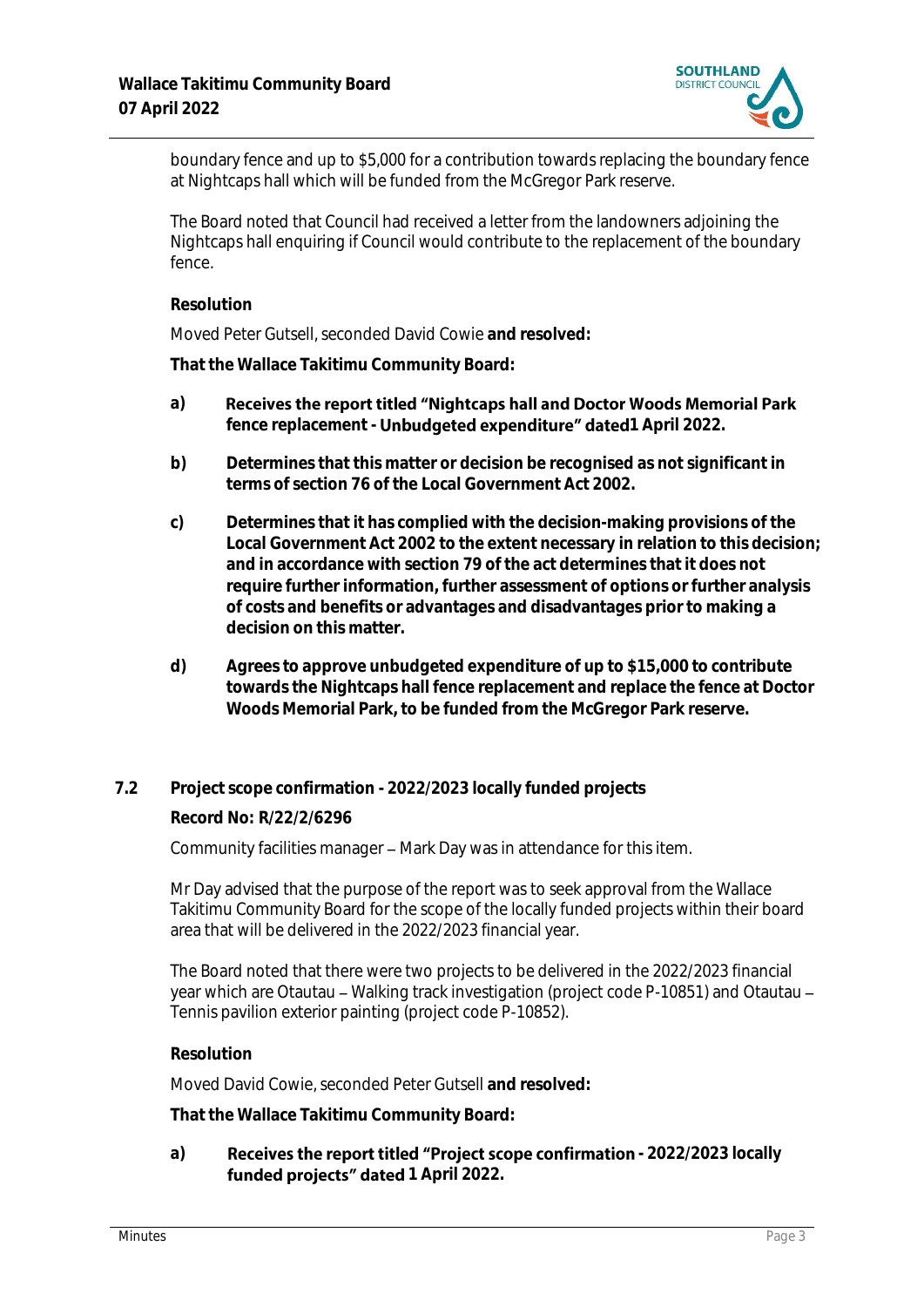

- **b) Determines that this matter or decision be recognised as not significant in terms of section 76 of the Local Government Act 2002.**
- **c) Determines that it has complied with the decision-making provisions of the Local Government Act 2002 to the extent necessary in relation to this decision; and in accordance with section 79 of the act determines that it does not require further information, further assessment of options or further analysis of costs and benefits or advantages and disadvantages prior to making a decision on this matter.**
- **d) Agrees to approve the scope of the projects identified in the attachments to this report.**
	- **Otautau Walking track investigation project code P-10851**
	- **Otautau Tennis pavilion exterior painting project code P-10852.**
- **7.3 Holt Park Recreation Centre - unbudgeted expenditure request**

## **Record No: R/22/3/11727**

Community partnership leader - Kelly Tagg was in attendance for this item.

Mrs Tagg advised that the purpose of the report was for the Wallace Takitimu Community Board to consider a request from the former Holt Park Recreation Centre Committee to distribute funds held by Council in the amount of \$13,811.06, to the remaining six user groups of Holt Park being the Otautau Combined Sports Complex, Otautau Swimming Pool, Otautau Tennis, Netball, Rugby and Squash Clubs.

## **Resolution**

Moved Peter Gutsell, seconded Chairperson Bekhuis **and resolved:**

**That the Wallace Takitimu Community Board:**

- a) **receives the report titled "Holt Park Recreation Centre unbudgeted expenditure request" dated** 1 April 2022.
- **b) determines that this matter or decision be recognised as not significant in terms of Section 76 of the Local Government Act 2002.**
- **c) determines that it has complied with the decision-making provisions of the Local Government Act 2002 to the extent necessary in relation to this decision; and in accordance with Section 79 of the act determines that it does not require further information, further assessment of options or further analysis of costs and benefits or advantages and disadvantages prior to making a decision on this matter.**
- **d) endorses the recommendation made by the remaining user groups of the Holt Park Recreation Centre that the remaining funds should be distributed evenly amongst the six remaining user groups.**
- **e) agrees to approve unbudgeted expenditure in the amount of \$13,811.06 to be distributed as follows;**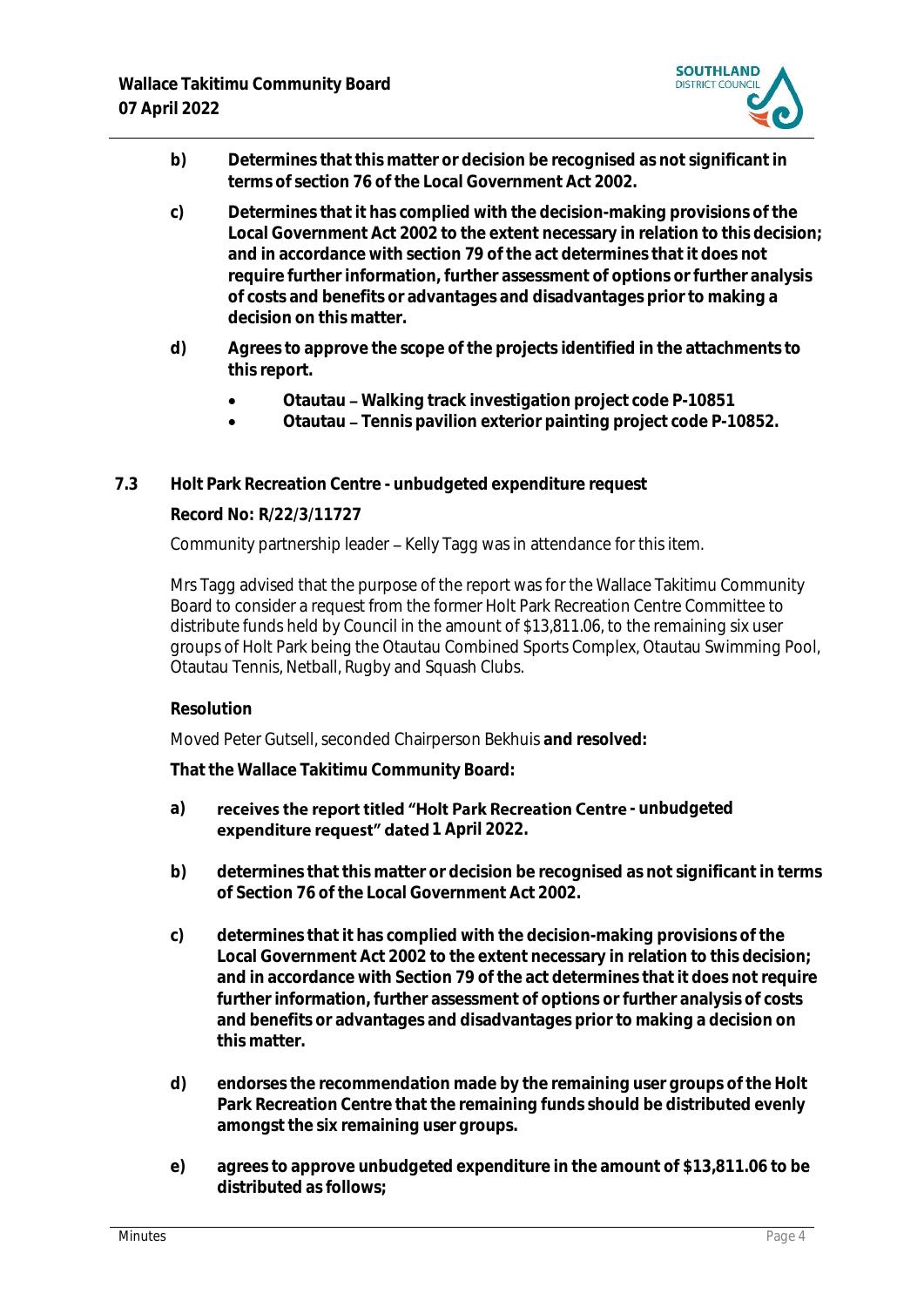

|  | <b>Otautau Combined Sports Complex</b> | \$2,301.84 |
|--|----------------------------------------|------------|
|--|----------------------------------------|------------|

- **Otautau Rugby Club \$2,301.84**
	- **Otautau Tennis Club \$2,301.84**
		- **Otautau Netball Club \$2,301.84**
- **Otautau Swimming Pool \$2,301.84**
- **Otautau Squash Rackets Club \$2,301.84**

# **7.4 Otautau Community Swimming Pool - request to uplift rates**

**Record No: R/22/3/7869**

Community liaison officer - Kathryn Cowie was in attendance for this item.

Mrs Cowie advised that the purpose of the report was for the Board to decide whether to approve the request from the Otautau Community Swimming Pool committee to uplift a portion of the rates in the Otautau baths reserve.

The Board noted that the Pool committee had requested to uplift \$20,000 from the reserve to use on operational costs for the pool.

#### **Resolution**

Moved David Cowie, seconded Cr Byars **and resolved:**

**That the Wallace Takitimu Community Board:**

- a) **receives the report titled "Otautau Community Swimming Pool request to** uplift rates" dated 1 April 2022.
- **b) determines that this matter or decision be recognised as not significant in terms of Section 76 of the Local Government Act 2002.**
- **c) determines that it has complied with the decision-making provisions of the Local Government Act 2002 to the extent necessary in relation to this decision; and in accordance with Section 79 of the act determines that it does not require further information, further assessment of options or further analysis of costs and benefits or advantages and disadvantages prior to making a decision on this matter.**
- **d) approves the request from the Otautau Community Pool Inc. to uplift \$20,000 from the Otautau baths reserve.**
- **7.5 Operational Report for Wallace Takitimu Community Board - February 2022 Record No: R/21/12/64038**

Community partnership leader - Kelly Tagg was in attendance for this item.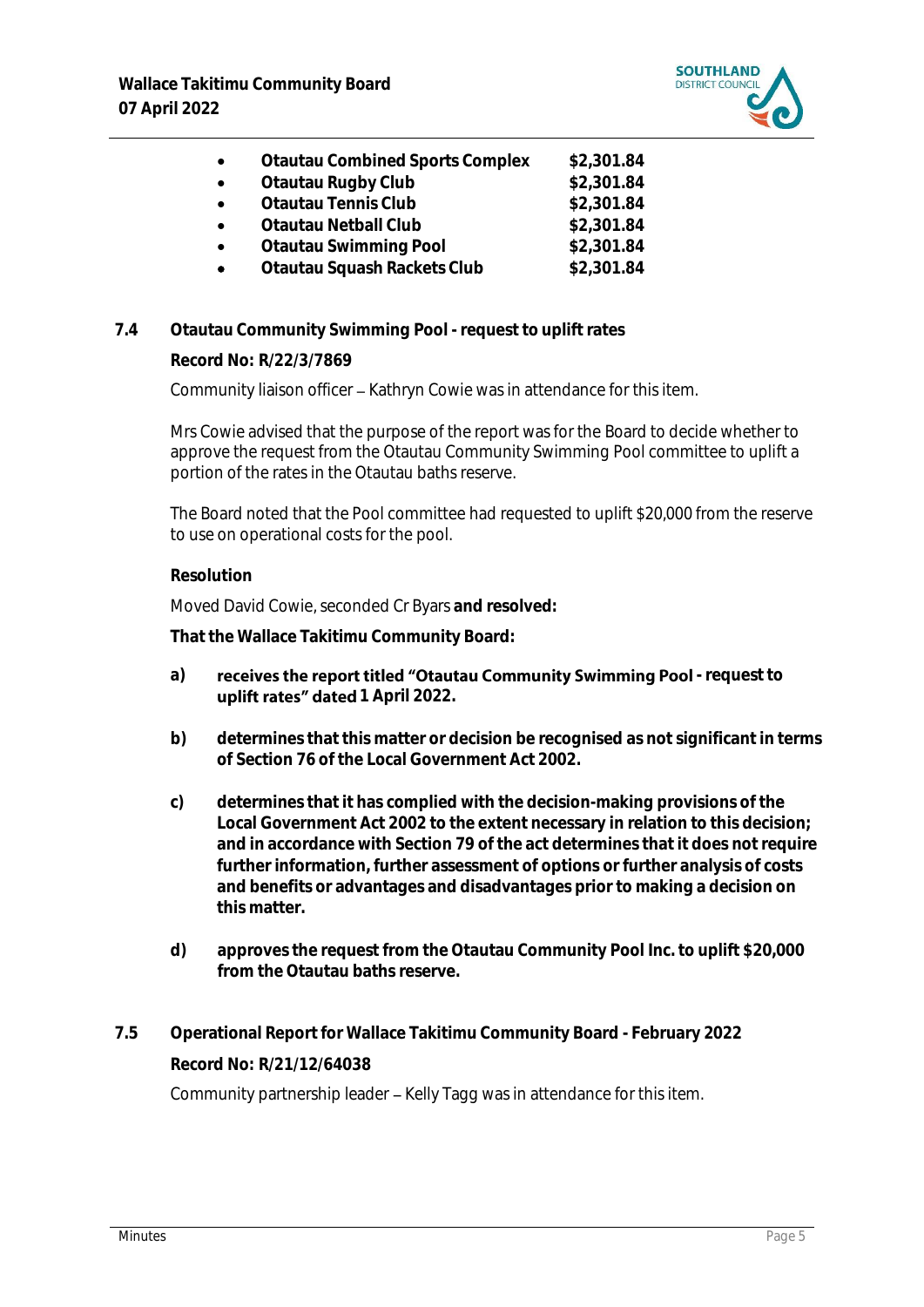

## **Resolution**

Moved Chairperson Bekhuis, seconded Cr Byars **and resolved:**

**That the Wallace Takitimu Community Board:**

- Receives the report titled "Operational Report for Wallace Takitimu **a)** Community Board - February 2022" dated 9 February 2022.
- **7.6 Operational Report for Wallace Takitimu Community Board - April 2022 Record No: R/22/2/5424**

Community partnership leader - Kelly Tagg was in attendance for this item.

**Resolution**

Moved Peter Gutsell, seconded Cr Byars **and resolved:**

**That the Wallace Takitimu Community Board:**

#### Receives the report titled "Operational Report for Wallace Takitimu **a)** Community Board - **April 2022" dated** 1 April 2022.

**7.7 Community Leadership Report - February 2022**

**Record No: R/22/1/1715**

Community partnership leader – Kelly Tagg was in attendance for this item.

**Resolution**

Moved Chairperson Bekhuis, seconded David Cowie **and resolved:**

**That the Wallace Takitimu Community Board:**

a) receives the report titled "Community Leadership Report - February 2022" **dated 9 February 2022.**

## **7.8 Community leadership report - April 2022**

**Record No: R/22/3/12170**

Community partnership leader - Kelly Tagg was in attendance for this item.

**Resolution**

Moved Peter Gutsell, seconded David Cowie **and resolved:**

**That the Wallace Takitimu Community Board:**

a) receives the report titled "Community leadership report - April 2022" dated 1 **April 2022.**